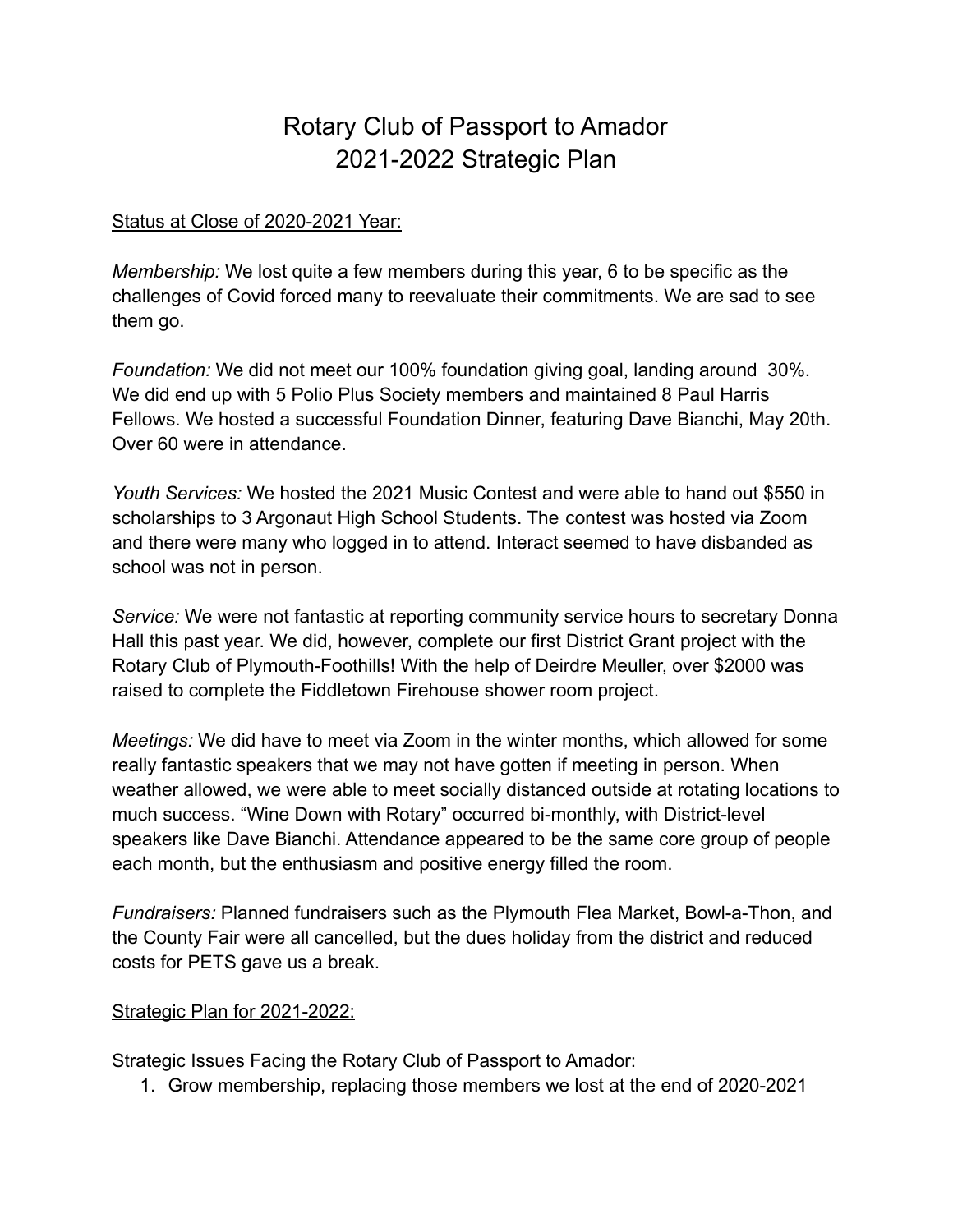- 2. Continue to foster and develop a club culture as we narrow down what is most important to us
- 3. Grow finances so we can be able to do more good in the community

Club Strengths:

- 1. Positivity and creative problem solving
- 2. New found focus on the most underserved and traditionally ignored elements of our society
- 3. Enthusiasm to learn about Rotary and our community's needs
- 4. Fellowship

Club Weakness:

- 1. Finances, we are still bringing in just enough to pay our bills. There is a little cushion from the dues holiday.
- 2. We are not engaging all members. There are many we do not see
- 3. No yearly routine/project schedule, slightly erratic with things popping up

Opportunities for 2021-2022:

- 1. Continue to pursue sending alternative ed students to RYLA/Music/Speech contest
- 2. Possibly charter an interact club at Independence High School
- 3. Link up with the absent members' other non-profit activities to promote their engagement and feeling of inclusivity in Rotary

Challenges for 2021-2022:

- 1. We will need to have a fundraiser to grow our finances
- 2. There are already 4 other clubs in the community, what is lacking for us to fill?
- 3. Lack of education on Rotary International

Vision of the Rotary Club of Passport to Amador in 5 years:

- 1. 40+ members
- 2. Yearly service projects
- 3. Yearly International service project
- 4. 2 RYLA students from alternative ed programs
- 5. Yearly fundraisers

## Rotary Club Passport to Amador 2021-2022 Goals by Area of Focus:

*Membership:*

● Add at least 3 new members this year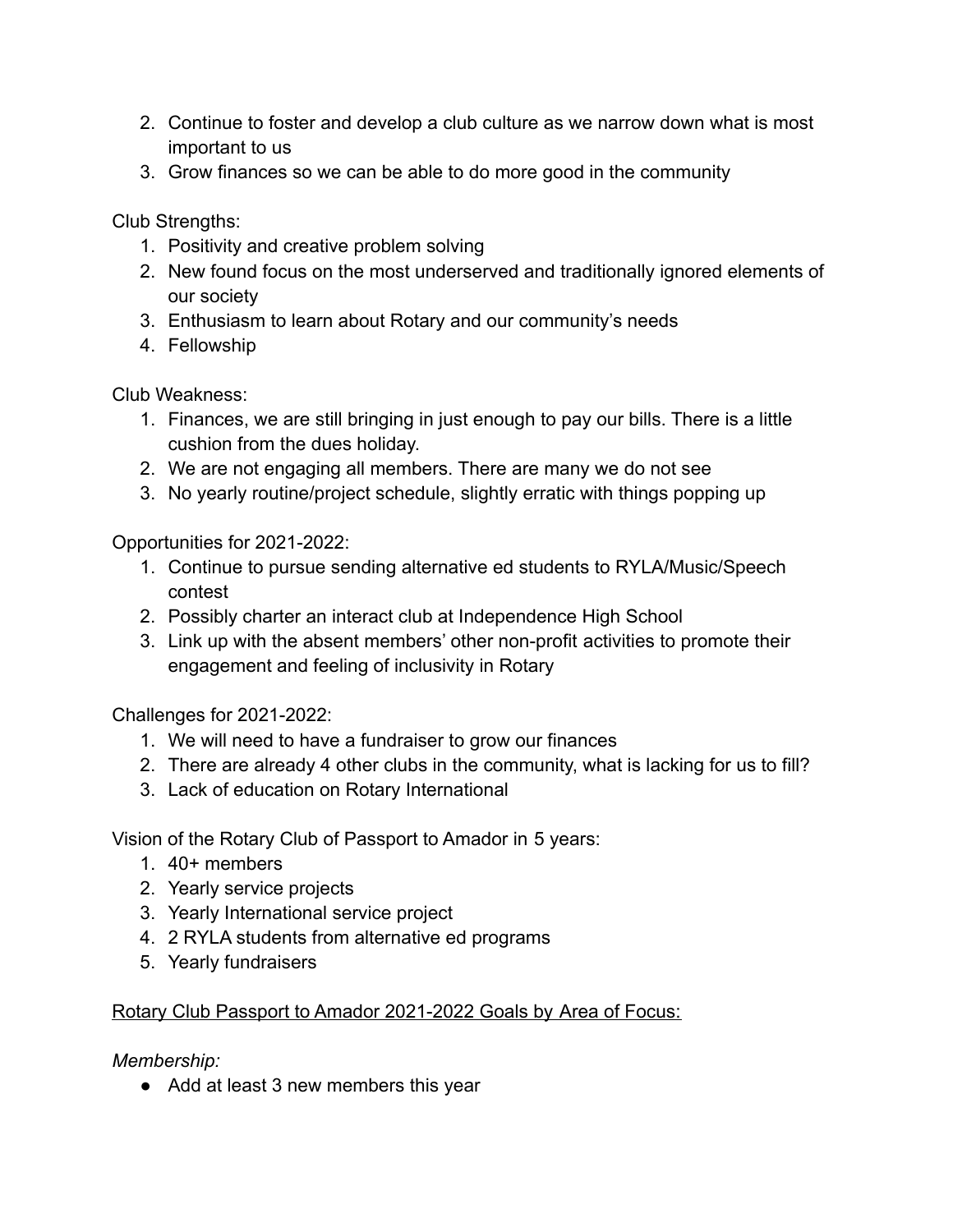*Foundation:*

- Every member have a log-in to MyRotary.com
	- *○ Alexis to bring worksheets to meetings and privately reach out to those who have not created a log-in*
- Become a 100% Foundation Giving Club (everyone donates \$25)
	- *○ "Member Spotlight" at each meeting and/or newsletter, sharing why they donate to the foundation*

*Youth Services:*

- Send an alternative ed student to RYLA
	- *○ Need to have a fundraiser to get the funds to send the student*
	- *○ Need ample recruitment time to properly interview and choose students*
- Reconnect with Interact

*Community Service:*

- Each member reports at least 40 hours of community service during the rotary year
	- *○ For every 40 hours reported, members will get a 4-Way test koozie and their name will be entered in the pot to win a larger TBD prize at the end of the year.*

*International Service:*

- Have an international service project at some level
	- *○ Luisa in Europe connecting with international clubs this summer.*

## *Meetings*

- Continue to rotate locations and pair speakers with locations and Rotary International theme for the month
- "Wine Down with Rotary" to continue via Zoom

## *Fundraisers*

- Plymouth Flea Market should be back on in May, headed by Elizabeth
- Sutter Creek Firemen's Ball in September/October (still exploratory)
- Smoke Chasers in late May, led by Deirdre and Alexis
- 2023 Sutter Creek Duck Race (still exploratory)

## *Co-President Lauren Hartwick Specific Goals*

- Continue to deepen Rotary International knowledge and feeling of participation
	- *○ Have 5 members attend the 2022 RALLYE awards*